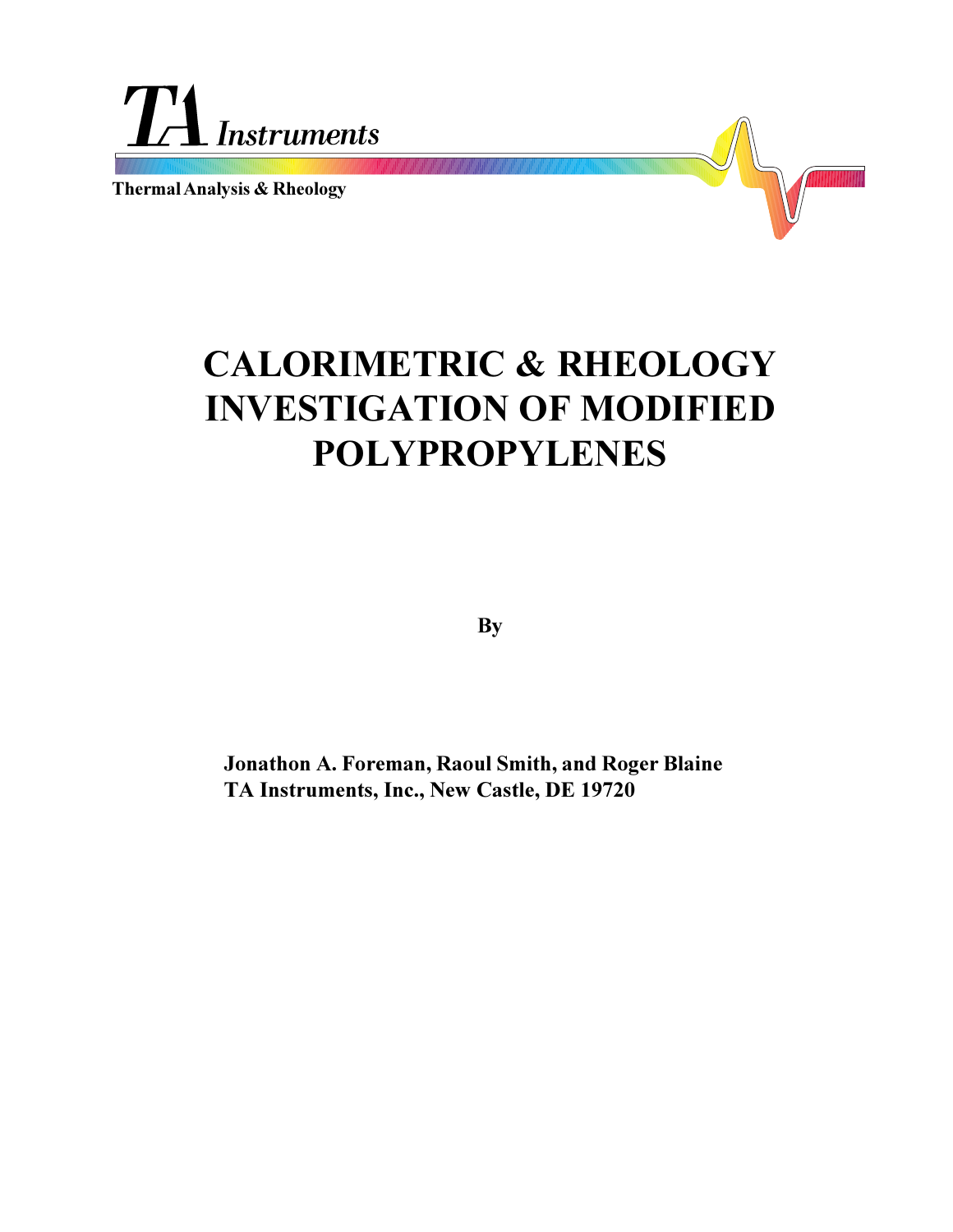## **ABSTRACT**

Polyolefins are by far the most widely used plastics in the world. The pursuit of better material properties and more intricate part shapes have led to rapid changes in the compositions of these materials. Unfortunately, testing has not kept pace with material changes. For example, materials which may pass simple tests such as melt flow index (MFI) may not perform properly, either in the molding process or as finished parts.

In this study, a series of calorimetric and rheological tests (on both solid materials and melts) are performed on a series of modified polypropylenes and the results of the tests compared against the material modifications. The results indicate that DMA (solids rheology) and DSC are both quite sensitive to the subtle differences in the materials. While similar trends can be observed in the low shear rheological properties of the polymer melts, there is less correlation of these properties to the MFI values than would be anticipated. The thermal and rheological properties observed can be related to material characteristics such as composition, molecular weight, and molecular weight distribution.

### **EXPERIMENTAL**

Four polypropylene homopolymer samples were used in this study. The material specifications supplied by the manufacturer are listed in Table 1. The samples differ mostly by melt flow index, though sample C is synthesized by peroxide degradation of low melt flow material.

| <b>Sample</b> | Polypropylene Material Characteristics                  |
|---------------|---------------------------------------------------------|
| A             | Base homopolymer, MFI 1.5-2.2g/10min at $230^{\circ}$ C |
|               | Homopolymer, MFI 8-13g/10min                            |
| C             | Base homopolymer degraded to MFI 18-26g/10min           |
|               | Homopolymer, MFI 26-34g/10min                           |

# **Table 1: Material Characteristics**

Differential scanning calorimetry (DSC), dynamic mechanical analysis (DMA), and controlled stress rheometry (CSR) experiments were performed on the samples. DSC experiments were performed at heating and cooling rates of 10ºC/min and DMA was performed in the bending mode (~0.2% strain) at 1Hz while heating at 3ºC/min. Two sets of CSR experiments were performed using 4 cm, high temperature parallel plates held isothermally at 180ºC. These were oscillatory measurements with a frequency sweep from 0.1 to 100 rad/s at a constant strain amplitude (0.25% strain), and 5 minute creep/recovery experiments over applied shear stresses from 1 Pa to over 3 kPa.

### **RESULTS AND DISCUSSION**

To fully understand the properties and processing of materials, experiments must be performed in the solid and liquid states and during the transitions from solid to liquid and vice-versa. Thermal analysis yields information about properties in the solid state and during transitions, while rheometry completes the picture by describing the properties of the fluid state.

DSC experiments are usually the first thermal analysis technique utilized, due to the ease of use and wealth of information available. Figures 1-3 show the thermal curves for the first and second heats and cooling, respectively, and Table 2 summarizes the analyses. The thermal curves for the first heating show the effects of the original processing on the transitions, while the second heating shows quite different behavior induced by the relatively slow 10°C/min cooling rate (including formation of new crystal states). There is general correlation between the MFI of the polymers and both melting temperature and enthalpy (measured during first heat), though material C (the degraded sample) does not follow the general trend. The cooling curves are more indicative of the inherent material properties than are the heating curves. (1,2) There is even stronger correlation between MFI values and the crystallization temperatures and enthalpies. The shape of the curve for material C (degraded sample) shows that the degradation process creates a material quite different from the native homopolymer.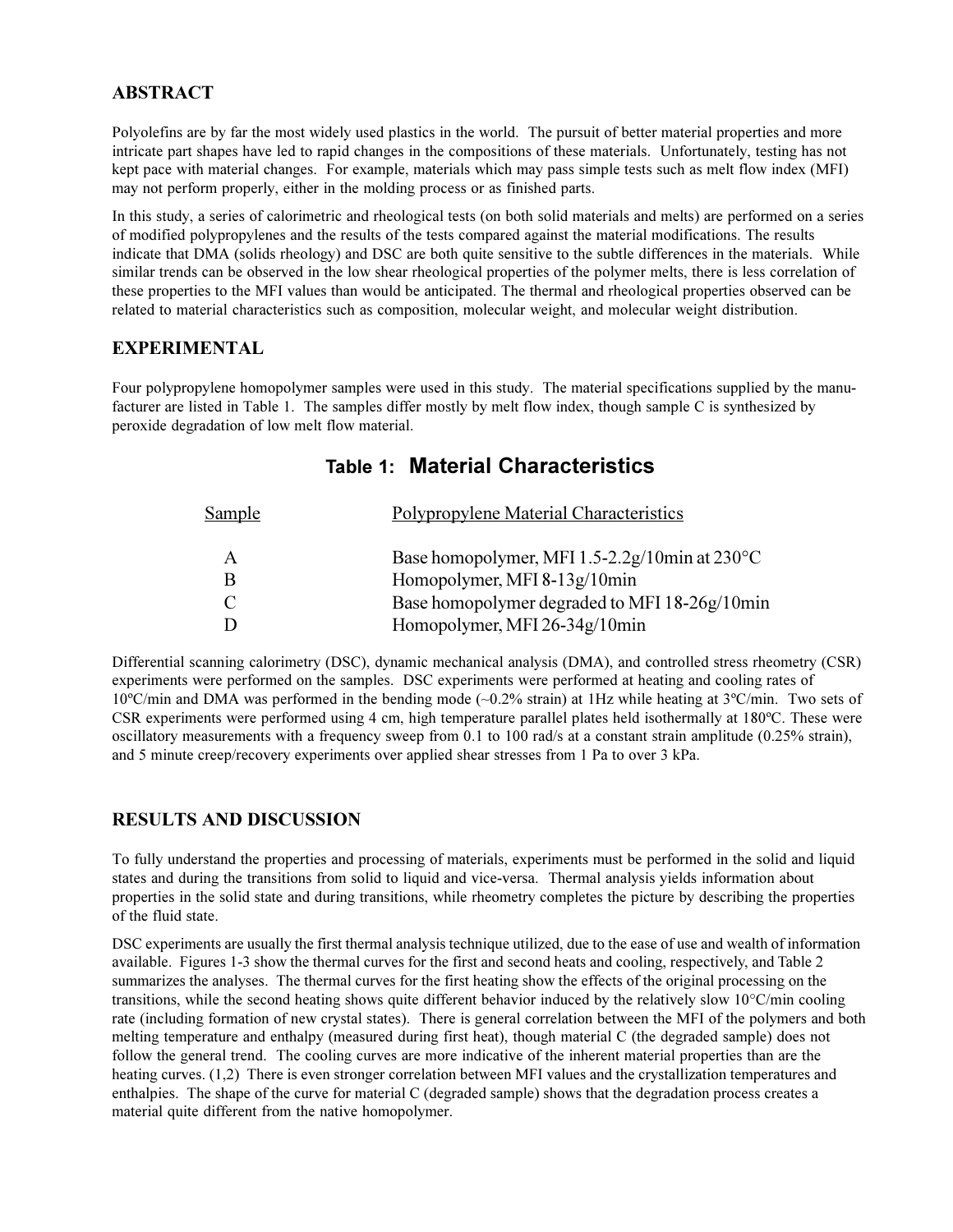

**Figure 1: DSC Thermal Curves for First Heat at 10ºC/min**

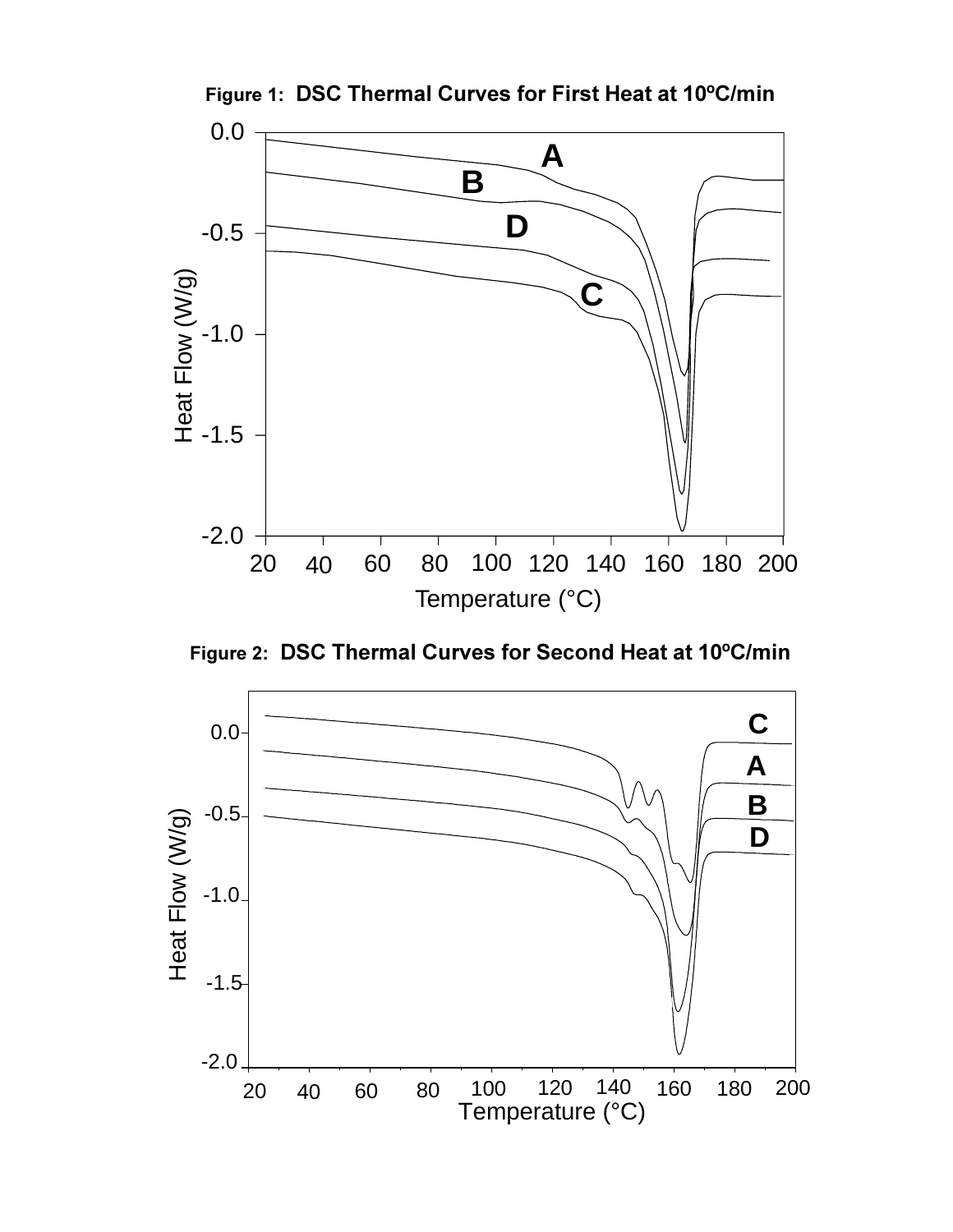

Tg = DMA tan delta peak temp., Tm = DSC melt peak temp.,  $\mathsf{T}_\mathsf{f}$  and Tc = DSC crystallization onset and peak temperature respectively, ∆Hm = DSC enthalpy of melting, ∆Hc = DSC

DMA measures the viscoelastic properties of the solid state. DMA is most sensitive to molecular motions in the amorphous portion of the semi-crystalline polypropylene. Figure 4 shows the tan delta (damping) curves. Two transitions are seen: the glass transition around 10ºC, and a transition in the 75-100ºC range associated with motions of the crystallites. The heights of the glass transition peaks of samples A-D decrease roughly in order of increasing MFI, indicating correlation between mobility of the amorphous fraction and molecular weight. Since Tan δ peak heights also decrease roughly in order of the increase in melting and crystallization temperatures, the decreasing mobility is probably caused by decreasing amorphous content. (3)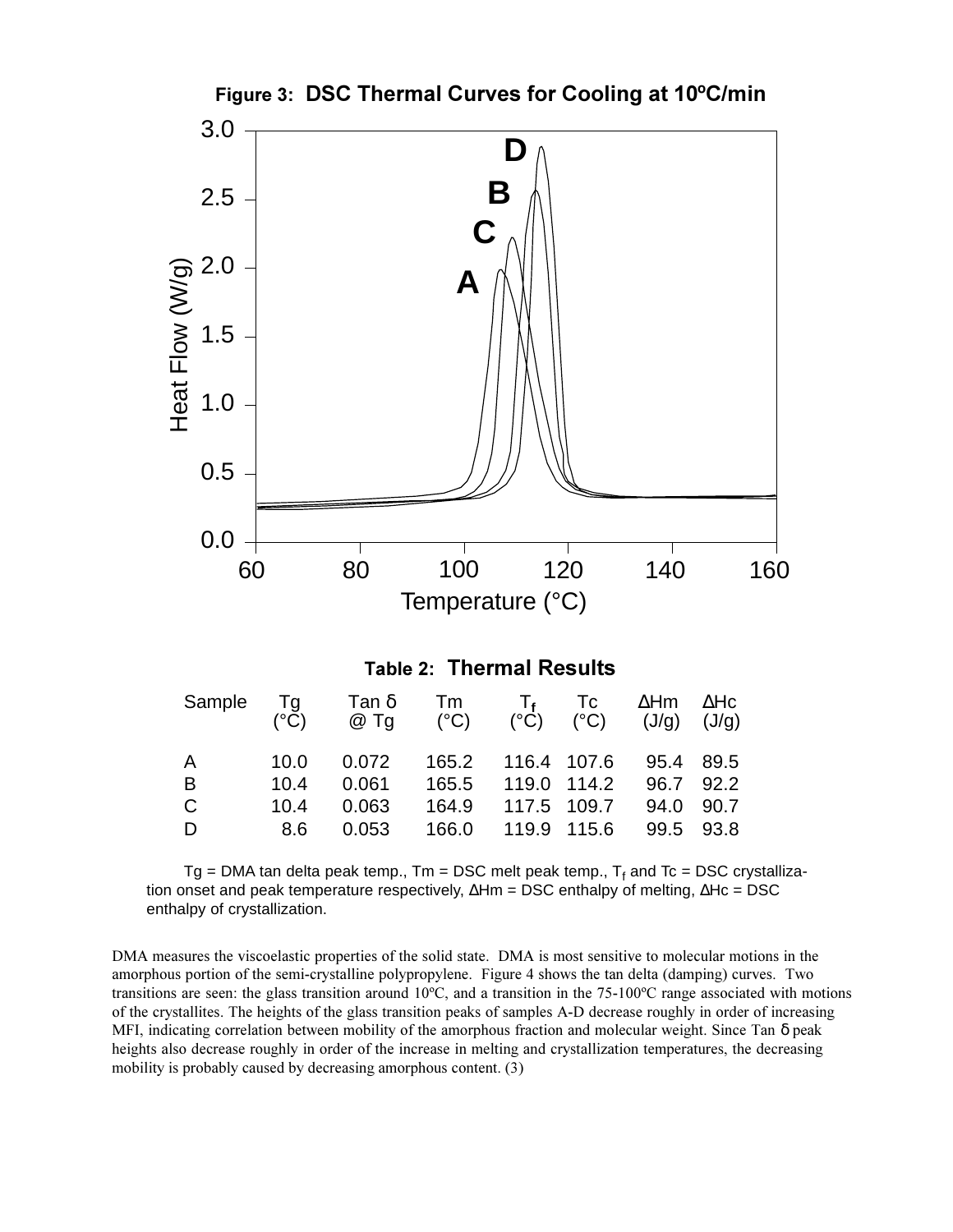

**Figure 4: Comparison of DMA Tan Delta Curves**



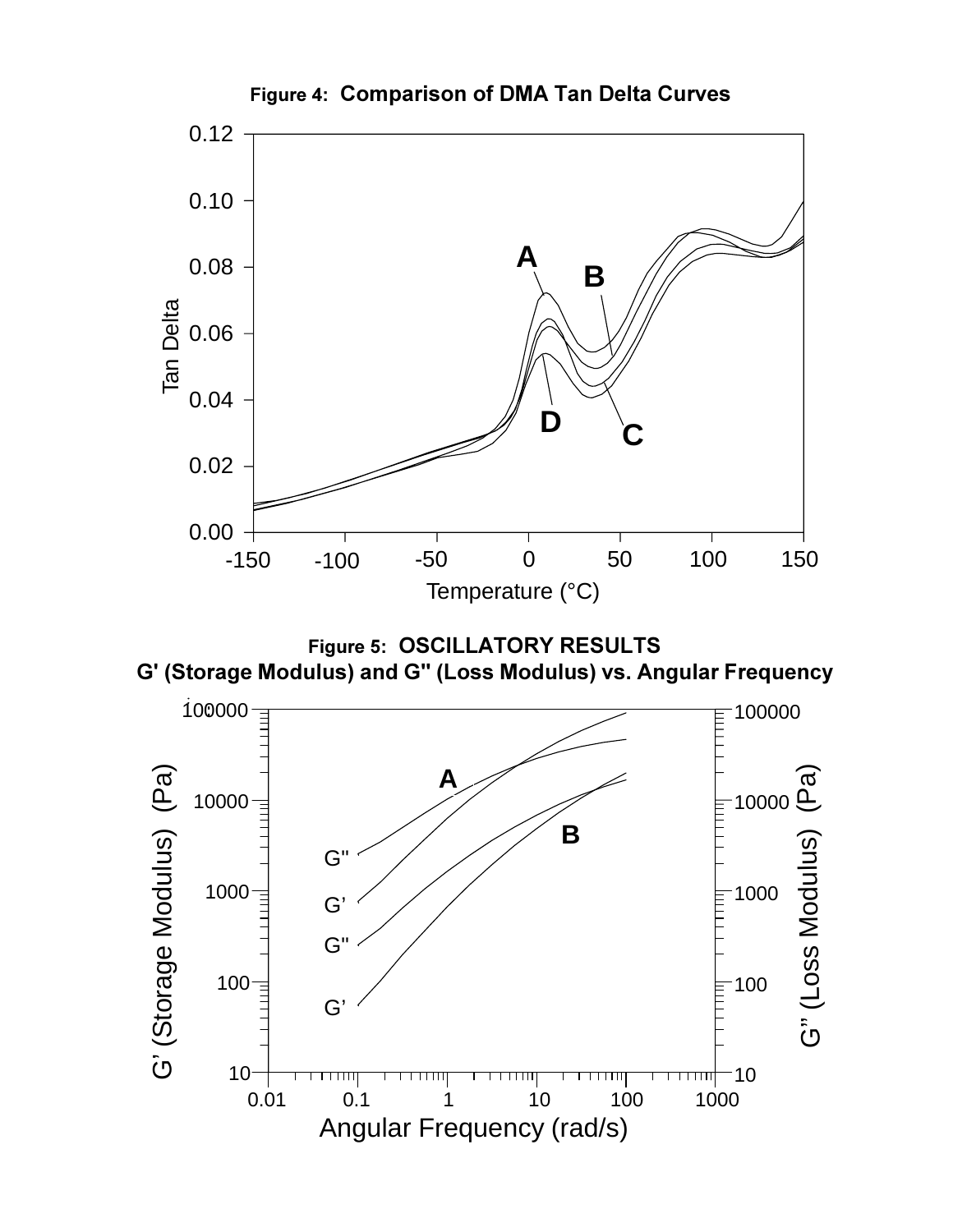Whereas DMA measures the properties of the solid state, CSR oscillatory frequency sweep experiments give insight into the viscoelastic properties of fluids. Fluid behavior ranges from ideally viscous to highly elastic. For viscoelastic fluids, the relationship between viscous and elastic behavior is frequency dependent. Figure 5 shows a typical analysis of frequency sweep data. Shear storage (elastic) modulus (G') and shear loss (viscous) modulus (G") are plotted versus angular frequency (all log scales) for samples A and B. The results of these analyses can be used to rank the molecular weight (MW) and molecular weight distribution (MWD) of linear polymers and can potentially indicate branching or crosslinking in a material.

Two important quantities are derived from the oscillatory data (and tabulated in Table 3): the frequency of crossover (where G' and G" are equal) and the slopes of the G' and G" curves in the terminal (low frequency) zone. The crossover frequency is inversely proportional to MW, while relative MWD information can be extracted from the slopes of the G' and G" curves. (4,5) For monodisperse polymers, the values of the slopes should be 2 and 1 respectively. Deviation from those values (smaller slope values) indicate broadening of the MWD. The results indicate that sample A (MFI 1.5-2.2) has considerably higher molecular weight than sample B (MFI 8-13) as is expected from MFI values. The G' and G" slopes imply somewhat broad MWD's that are roughly equivalent for the standard materials. Again the degraded sample is different, most notably showing slightly higher slopes which indicate a slightly more narrow MWD (which is an expected outcome of the degradation process).

| Sample $(rad/s)$ | Fc | G<br>Slope | G"<br>Slope | $\eta_{\scriptscriptstyle \alpha}$<br>$(Pa \bullet s)$ | shear<br>thinning $(s^{-1})$ |
|------------------|----|------------|-------------|--------------------------------------------------------|------------------------------|
| A                | 6  | 0.91       | 0.60        | 41800                                                  | 0.02                         |
| В                | 45 | 1.07       | 0.80        | 3990                                                   | 0.2                          |
| C                | 89 | 1.19       | 0.85        | 2810                                                   | 0.3                          |
| I)               | 93 | 1.04       | 0.79        | 2960                                                   | 0.1                          |

# **Table 3: RHEOLOGICAL RESULTS**

Fc = crossover frequency,  $η<sub>o</sub> =$  zero shear viscosity, shear thinning ( $\dot{\gamma}$ ) = Newtonian shear rate limit (s-1)

Creep experiments also yield data on the viscoelasticity of fluids. Ideal viscous fluids deform (flow) linearly under an applied stress (retardation) and stop moving when stress is removed (relaxation). Materials with elasticity show curvature in the compliance (strain/stress) versus time curves during both retardation and relaxation (creep and recovery). Using creep experiments viscosity can be measured under very low shear rates ( $\leq 10^{-4}$  s<sup>-1</sup>) up to moderate shear rates  $(-10 \text{ s}^{-1})$ . Viscosity is calculated from slope of the retardation compliance curve during the steady motion. These values are identical to those measured in flow (constant rotation) experiments..

Unfortunately, polymer melt viscosity cannot be measured for shear rates over  $10 s<sup>-1</sup>$  with parallel plates (even in the flow mode) because at these rates "shear fracture" or cavitation at the edge of the sample gap reduces the shearing area (resulting in anomalous viscosities). Cox-Merz modeling can extend the range of shear rates measurable with parallel plate rheometers and often can serve as an alternative to capillary rheometry.

The Cox-Merz rule is an empirical observation which equates complex viscosity calculated from oscillatory measurements to viscosity that would be measured in shear flow; angular frequency is taken as the shear rate. Through this method the effective strain rate can be extended to over 100 s<sup>-1</sup> as frequencies in excess of 100 rad/s are easily measured. Figure 6 shows the viscosity versus shear rate curves. These curves include data from both the creep (low shear rate) and the Cox-Merz modeling (oscillatory experiments). A high degree of overlap of the data sets indicates the material follows the Cox-Merz behavior, while poor overlap must be more cautiously interpreted. In this study Samples A and D follow the rule quite well, while sample C is borderline and sample B does not follow the Cox-Merz model. The viscosity values and shapes of the Cox-Merz flow curves can also yield information about molecular weight and MWD. Zero shear viscosity  $(\eta_0)$ , for example, can be correlated to molecular weight, even with materials which do not follow the Cox-Merz rule particularly well. The shape of the curves, on the other hand, can be indicative of MWD (4), though caution must be used with samples B and C. In Table 3 the rate at which the samples shear thin (deviate from Newtonian behavior) is used as a crude measure of curve shape. Sample A has a zero-shear viscosity an